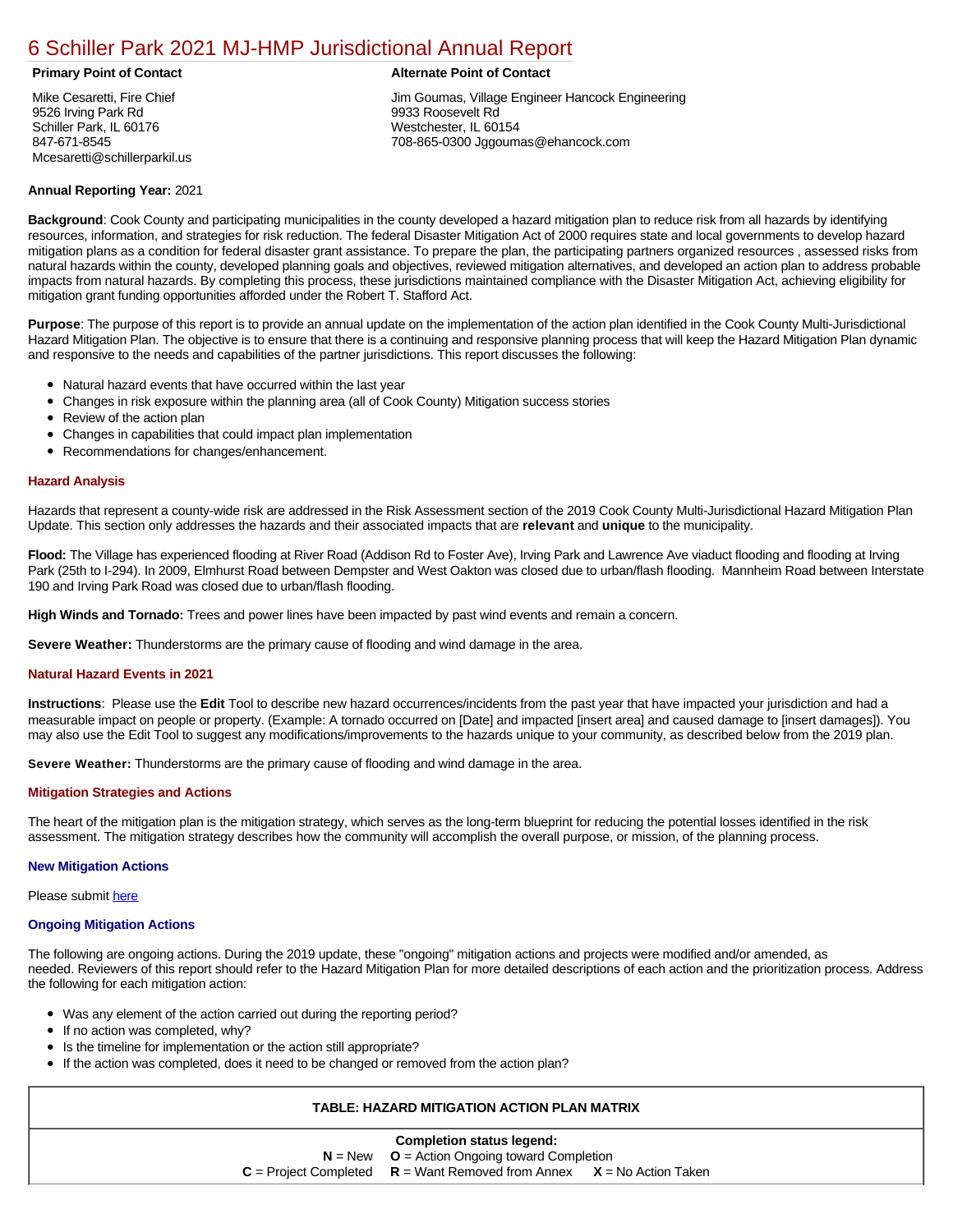| 2021 Status                                                                                                                                                                                                                                                                                                                                                                        | 2020 Status | 2019 Status | <b>Hazards</b><br><b>Mitigated</b>                                                         | <b>Objectives</b><br>Met        | <b>Lead Agencies</b>                                                                                                              | <b>Estimated</b><br>Cost | Sources of<br><b>Funding</b>                                       | <b>Timeline/Projected</b><br><b>Completion Date</b><br>(a) |
|------------------------------------------------------------------------------------------------------------------------------------------------------------------------------------------------------------------------------------------------------------------------------------------------------------------------------------------------------------------------------------|-------------|-------------|--------------------------------------------------------------------------------------------|---------------------------------|-----------------------------------------------------------------------------------------------------------------------------------|--------------------------|--------------------------------------------------------------------|------------------------------------------------------------|
| Action S3.1—Where appropriate, support retrofitting, purchase, or relocation of structures in hazard-prone areas to prevent future structure damage. Give<br>priority to properties with exposure to repetitive losses.                                                                                                                                                            |             |             |                                                                                            |                                 |                                                                                                                                   |                          |                                                                    |                                                            |
| <b>Status Description:</b>                                                                                                                                                                                                                                                                                                                                                         |             |             |                                                                                            |                                 |                                                                                                                                   |                          |                                                                    |                                                            |
| O                                                                                                                                                                                                                                                                                                                                                                                  |             | Ongoing     | All                                                                                        | 7, 13                           | Village of<br><b>Schiller Park</b>                                                                                                | High                     | <b>FEMA Hazard</b><br>Mitigation<br>Grants                         | Long-term<br>(depending on<br>funding)                     |
|                                                                                                                                                                                                                                                                                                                                                                                    |             |             | Action S3.2-Continue to support the countywide actions identified in this plan.            |                                 |                                                                                                                                   |                          |                                                                    |                                                            |
| <b>Status Description:</b>                                                                                                                                                                                                                                                                                                                                                         |             |             |                                                                                            |                                 |                                                                                                                                   |                          |                                                                    |                                                            |
| $\circ$                                                                                                                                                                                                                                                                                                                                                                            |             | Ongoing     | All                                                                                        | All                             | Village of<br><b>Schiller Park</b>                                                                                                | Low                      | <b>General Fund</b>                                                | Short-and long-term                                        |
|                                                                                                                                                                                                                                                                                                                                                                                    |             |             | Action S3.3—Actively participate in the plan maintenance strategy identified in this plan. |                                 |                                                                                                                                   |                          |                                                                    |                                                            |
| <b>Status Description:</b>                                                                                                                                                                                                                                                                                                                                                         |             |             |                                                                                            |                                 |                                                                                                                                   |                          |                                                                    |                                                            |
| O                                                                                                                                                                                                                                                                                                                                                                                  |             | Ongoing     | All                                                                                        | 3, 4, 6                         | DHSEM, Village<br>of Schiller Park                                                                                                | Low                      | <b>General Fund</b>                                                | Short-term                                                 |
|                                                                                                                                                                                                                                                                                                                                                                                    |             |             |                                                                                            |                                 | Action S3.4—Consider participation in incentive-based programs such as the Community Rating System, Tree City, and StormReady.    |                          |                                                                    |                                                            |
| <b>Status Description:</b>                                                                                                                                                                                                                                                                                                                                                         |             |             |                                                                                            |                                 |                                                                                                                                   |                          |                                                                    |                                                            |
| $\circ$                                                                                                                                                                                                                                                                                                                                                                            |             | Ongoing     | All                                                                                        | 3, 4, 5, 6, 7, 9,<br>10, 11, 13 | Engineering and<br>Community<br>Development                                                                                       | Low                      | <b>General Fund</b>                                                | Long-term                                                  |
| Action S3.5—Maintain good standing under the National Flood Insurance Program by implementing programs that meet or exceed the minimum NFIP<br>requirements. Such programs include enforcing an adopted flood damage prevention ordinance, participating in floodplain mapping updates, and providing<br>public assistance and information on floodplain requirements and impacts. |             |             |                                                                                            |                                 |                                                                                                                                   |                          |                                                                    |                                                            |
| <b>Status Description:</b>                                                                                                                                                                                                                                                                                                                                                         |             |             |                                                                                            |                                 |                                                                                                                                   |                          |                                                                    |                                                            |
| $\circ$                                                                                                                                                                                                                                                                                                                                                                            |             | Ongoing     | Flooding                                                                                   | 4, 6, 9                         | Community<br>Development,<br>Engineering<br>Department                                                                            | Low                      | <b>General Fund</b>                                                | Short-term and<br>ongoing                                  |
|                                                                                                                                                                                                                                                                                                                                                                                    |             |             |                                                                                            |                                 | Action S3.6—Where feasible, implement a program to record high water marks following high-water events.                           |                          |                                                                    |                                                            |
| <b>Status Description:</b>                                                                                                                                                                                                                                                                                                                                                         |             |             |                                                                                            |                                 |                                                                                                                                   |                          |                                                                    |                                                            |
|                                                                                                                                                                                                                                                                                                                                                                                    |             | Completed   | Flooding,<br>Severe<br>Weather                                                             | 3, 6, 9                         | Community<br>Development,<br>Public Works,<br>Engineering<br>Department                                                           | Medium                   | General Fund;<br><b>FEMA Grant</b><br>Funds (Public<br>Assistance) | Completed                                                  |
|                                                                                                                                                                                                                                                                                                                                                                                    |             |             |                                                                                            |                                 | Action S3.7—Integrate the hazard mitigation plan into other plans, programs, or resources that dictate land use or redevelopment. |                          |                                                                    |                                                            |
| <b>Status Description:</b>                                                                                                                                                                                                                                                                                                                                                         |             |             |                                                                                            |                                 |                                                                                                                                   |                          |                                                                    |                                                            |
| O                                                                                                                                                                                                                                                                                                                                                                                  |             | Ongoing     | All                                                                                        | 3, 4, 6, 10, 13                 | Community<br>Development                                                                                                          | Low                      | <b>General Fund</b>                                                | Short-term                                                 |
|                                                                                                                                                                                                                                                                                                                                                                                    |             |             |                                                                                            |                                 | Action S3.8-Work with Building Department to improve Building Code Effectiveness Grading Schedule classification.                 |                          |                                                                    |                                                            |
| <b>Status Description:</b>                                                                                                                                                                                                                                                                                                                                                         |             |             |                                                                                            |                                 |                                                                                                                                   |                          |                                                                    |                                                            |
| $\mathsf O$                                                                                                                                                                                                                                                                                                                                                                        |             | Ongoing     | Earthquake,<br>Severe<br>Weather,<br>Tornado                                               | 1, 2, 3, 4                      | Community<br>Development,<br><b>Building</b><br>Department                                                                        | Low                      | <b>General Fund</b>                                                | Short-term                                                 |
| Action S3.9-Push for rain barrels to be installed for water harvesting and to maintain downspouts to be disconnected from the municipal storm system;<br>and re-promote backflow preventers to be installed by residents who do not have them installed yet.                                                                                                                       |             |             |                                                                                            |                                 |                                                                                                                                   |                          |                                                                    |                                                            |
| <b>Status Description:</b>                                                                                                                                                                                                                                                                                                                                                         |             |             |                                                                                            |                                 |                                                                                                                                   |                          |                                                                    |                                                            |
| O                                                                                                                                                                                                                                                                                                                                                                                  |             | Ongoing     | Flooding,<br>Severe<br>Weather                                                             | 1, 2, 8, 13                     | Community<br>Development,<br>Public Works,<br>Engineering<br>Department                                                           | \$200,000; High          | Grants, General<br>revenue                                         | Long-term                                                  |
|                                                                                                                                                                                                                                                                                                                                                                                    |             |             |                                                                                            |                                 | Action S3.10—Initiate a GIS interface, where all existing infrastructure, contours, damages, etc. will be identified.             |                          |                                                                    |                                                            |
| <b>Status Description:</b>                                                                                                                                                                                                                                                                                                                                                         |             |             |                                                                                            |                                 |                                                                                                                                   |                          |                                                                    |                                                            |